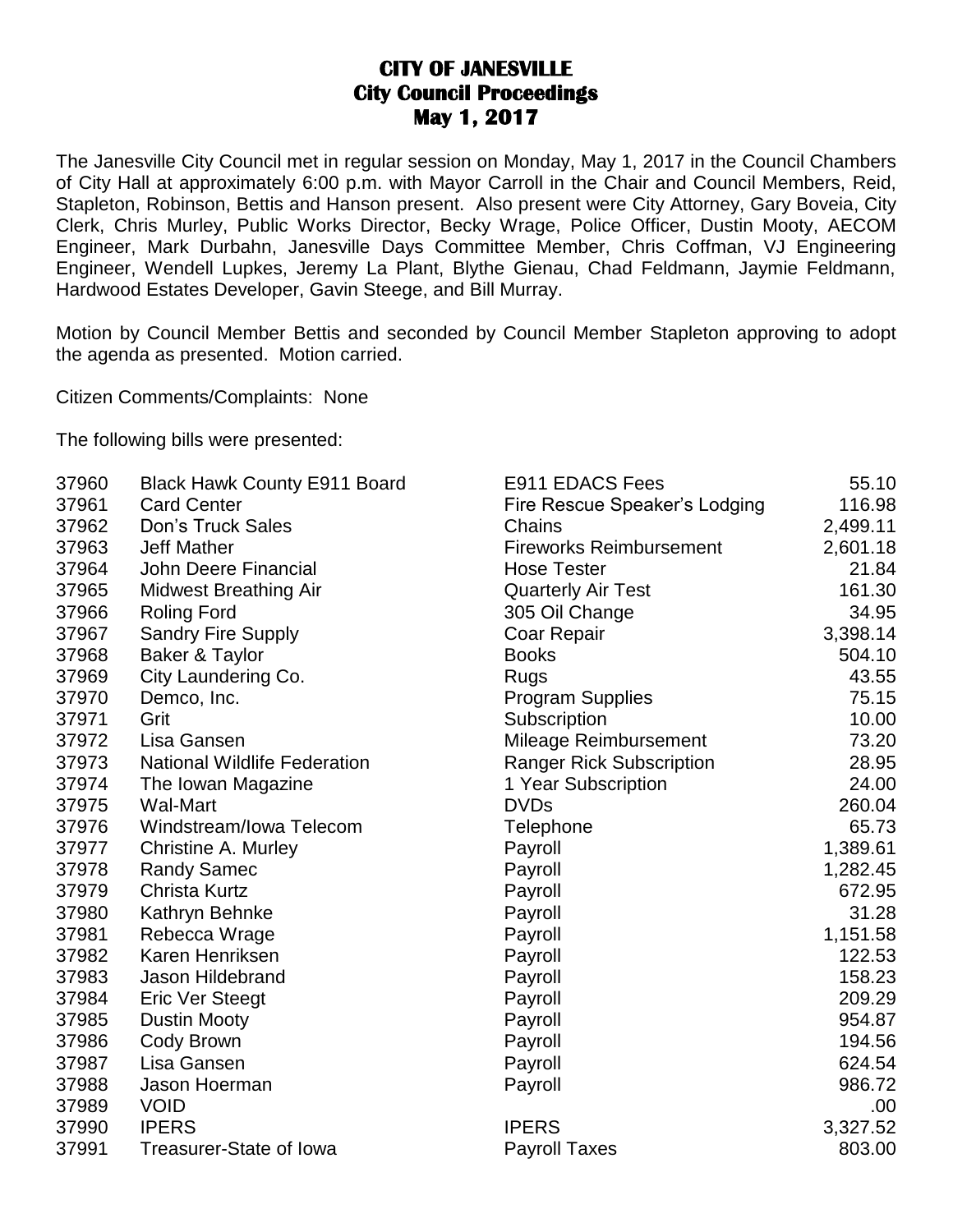| 37992         | Hood & Phalen                           | City Insurance                         | 28,901.00 |
|---------------|-----------------------------------------|----------------------------------------|-----------|
| 37993         | Void                                    |                                        | .00       |
| 37994         | <b>Frederika Locker</b>                 | Firemen's Dinner                       | 1,037.00  |
| 37995         | <b>Ornery Uncle Roy's BBQ</b>           | <b>Firemen's Dinner</b>                | 80.00     |
| 37996         | <b>AFLAC Insurance</b>                  | <b>Optional Employee Insurance</b>     | 115.68    |
| 37997         | Aspro                                   | Cold Mix                               | 91.80     |
| 37998         | <b>Black Hawk Waste Disposal</b>        | <b>Landfill Fees</b>                   | 769.95    |
| 37999         | Boveia Law Firm                         | <b>Legal Services</b>                  | 1,671.98  |
| 38000         | C & C Welding                           | Weather Plug & Cap Kit                 | 15.90     |
| 38001         | <b>Card Center</b>                      | Lunch - IMFOA Meeting                  | 13.03     |
| 38002         | <b>Christine A. Murley</b>              | Mileage Reimbursement                  | 89.40     |
| 38003         | De Lage Landen                          | <b>Copier Lease Agreement</b>          | 123.75    |
| 38004         | <b>Electric Pump</b>                    | Pump                                   | 9,186.71  |
| 38005         | Elsamiller Electric Co.                 | <b>Contract Labor</b>                  | 50.43     |
| 38006         | Hawkins, Inc.                           | Chemicals                              | 210.98    |
| 38007         | Holiday Inn Airport & Conference Center | Lodging                                | 121.17    |
| 38008         | John Deere Financial                    | Hose                                   | 82.11     |
| 38009         | <b>Keystone Laboratories</b>            | Water & Sewer Sampling                 | 471.00    |
| 38010         | Void                                    |                                        | .00       |
| 38011         | Kwik Trip, Inc.                         | <b>Vehicle Fuel</b>                    | 688.44    |
| 38012         | <b>Matt Parrott &amp; Sons</b>          | Name Plate                             | 9.75      |
| 38013         | Mid American Energy Company             | Electricity - 911 Repeater             | 15.32     |
| 38014         | <b>Rite Price Office Supply</b>         | Copy Paper – Letter & Legal            | 169.16    |
| 38015         | Sam's Club                              | <b>Membership Fees</b>                 | 190.00    |
| 38016         | <b>Scheels All Sport</b>                | Misc. Sport Equipment                  | 551.99    |
| 38017         | Special Janesville Library              | 1/12 Annual Contribution               | 5,587.58  |
| 38018         | <b>Stokes Welding</b>                   | 16" Bar & Chain                        | 141.48    |
| 38019         | Sun Life Financial                      | Employee Life & Disability Insurance   | 343.89    |
| 38020         | U.S. Cellular                           | <b>Public Works Cell Phone Service</b> | 64.67     |
| 38021         | <b>US Postal Service</b>                | <b>Pre-Stamped Envelopes</b>           | 1,192.25  |
| 38022         | <b>Verizon Wireless</b>                 | PD & FD Wireless Service               | 58.54     |
| 38023         | Wal-Mart                                | Scissors & Oil                         | 3.91      |
| 38024         | <b>Waverly Health Center</b>            | DOT Drug Screen                        | 26.25     |
| 38025         | <b>Waverly Newspapers</b>               | <b>Publication Fees</b>                | 408.11    |
| 38026         | Waverly Tire Co.                        | Tube                                   | 92.00     |
| 38027         | Windstream/Iowa Telecom                 | Telephone                              | 403.99    |
| 38028         | Christine A. Murley                     | Payroll                                | 1,389.61  |
| 38029         | <b>Randy Samec</b>                      | Payroll                                | 1,272.21  |
| 38030         | <b>Christa Kurtz</b>                    | Payroll                                | 698.06    |
| 38031         | Kathryn Behnke                          | Payroll                                | 31.28     |
| 38032         | Rebecca Wrage                           | Payroll                                | 1,151.58  |
| 38033         | Karen Henriksen                         | Payroll                                | 91.25     |
| 38034         | <b>Eric Ver Steegt</b>                  | Payroll                                | 195.27    |
| 38035         | <b>Dustin Mooty</b>                     | Payroll                                | 1,043.37  |
| 38036         | Cody Brown                              | Payroll                                | 141.96    |
| 38037         | Lisa Gansen                             | Payroll                                | 669.03    |
| 38038         | Jason Hoerman                           | Payroll                                | 986.72    |
| 3196359 EFTPS |                                         | <b>Payroll Taxes</b>                   | 2,705.13  |
| 3196360 EFTPS |                                         | <b>Payroll Taxes</b>                   | 2,720.47  |
|               |                                         |                                        |           |

(Disbursements: General-\$41,903.85, Road Use-\$5,749.97, Special Events-\$.00, Summer Rec Program-\$590.06, First Responders-\$.00, Volunteer Fire Dept.–\$10,005.60, Special Library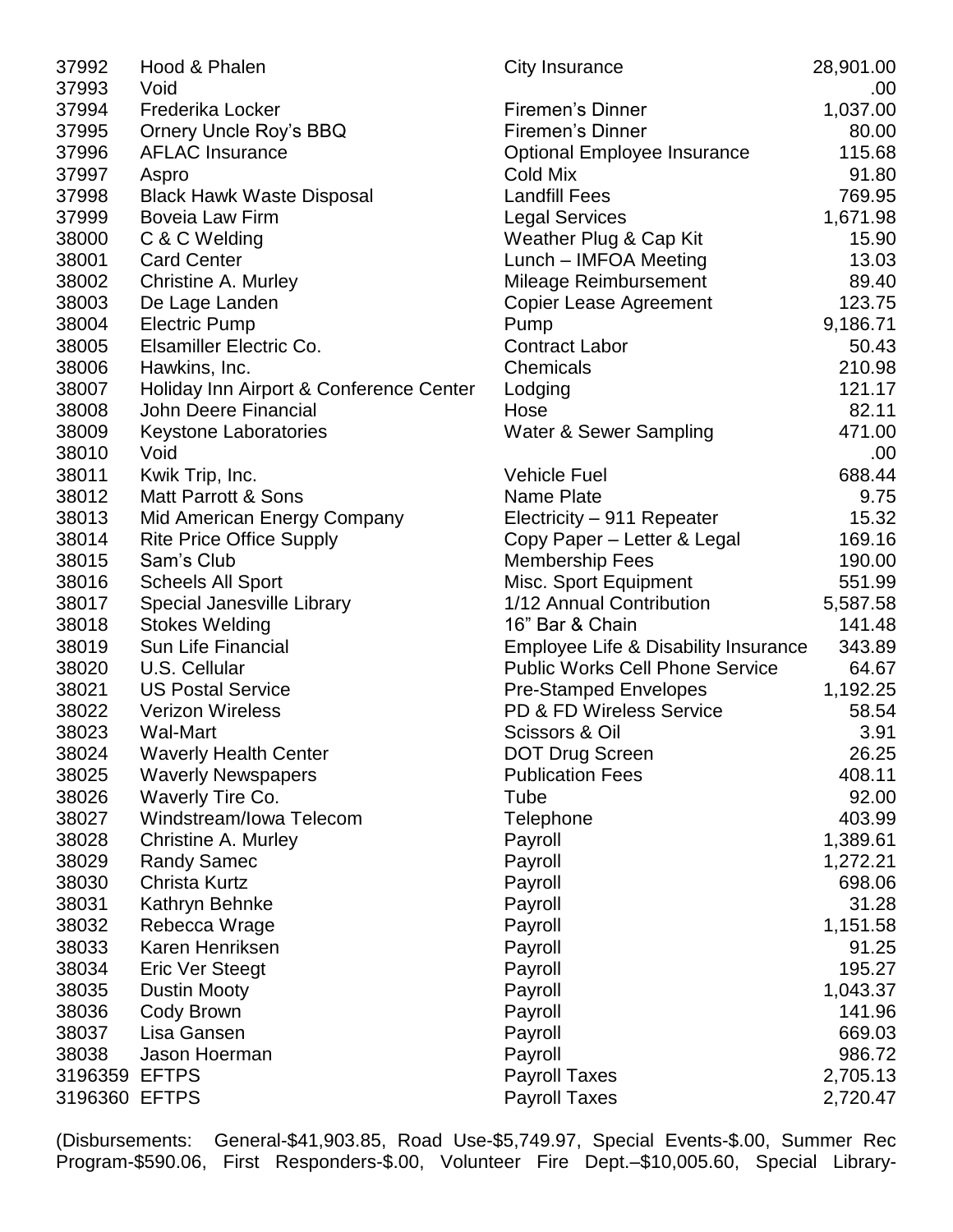\$4,642.50, Park Expansion & Improvements-\$.00, Water & Sewer Improvements - \$.00, Street/Bridge Maintenance & Improvement - \$.00, Barrick Road Bi/Ped Bridge Project-.00, Water- \$6,091.48, Sewer-\$15,643.99, Refuse-\$3,330.17, and Utility Deposits - \$.00 = \$87,957.62.)

RESOLUTION #1571 - A RESOLUTION ALLOWING CLAIMS FOR THE MONTH OF MAY 2017. BE IT RESOLVED BY THE CITY COUNCIL OF THE CITY OF JANESVILLE, IOWA that the foregoing claims be allowed as presented and warrants for the same be issued to the City Treasurer. BE IT FURTHER RESOLVED that the City Clerk is hereby authorized, empowered, and directed to draw and issue warrants on the respective funds and accounts. Resolved by Council Member Robinson and seconded by Council Member Reid to approve the bills as presented. Roll Call Vote: Ayes – Reid, Stapleton, Robinson, Bettis and Hanson. Nays – None. Resolution approved and adopted this 10th day of April 2017.

ATTEST: ATTEST:

Motion by Council Member Reid and seconded by Council Member Stapleton approving the following Consent Agenda items: April 10, 2017 City Council Proceedings, April 30, 2017 Budget & Treasurer Reports, and the American Cancer Society Relay for Life of Bremer County's Request to "Paint the Town Purple" in celebration of its annual Relay for Life event on June 9, 2017. Motion carried.

The City is still looking for someone willing to serve on the Black Hawk E911 Board for the remainder of a one-year term, until December 31, 2017. Interested individuals are asked to contact the City Clerk's Office.

Public Works Director Wrage and Police Officer Mooty presented their monthly reports to the Council.

Mayor Carroll opened the Public Hearing on the proposed Fiscal Year 2016/17 Amended Budget for comments from interested taxpayers and citizens. There being no comments, Mayor Carroll declared the hearing closed and turned the matter over to the Council for their review and consideration.

The City Clerk reported there would be no increase in tax levies to be paid in the current fiscal year. Any increases in expenditures will be met from the increased non-property tax revenues and cash balances/reserves not budgeted or considered in the current budget.

Resolved by Council Member Bettis and seconded by Council Member Hanson to approve RESOLUTION #1572 – A RESOLUTION AMENDING THE CURRENT BUDGET FOR FISCAL YEAR ENDING JUNE 30, 2017. BE IT RESOLVED by the City Council of the City of Janesville, Iowa: Following notice published April 20, 2017 and the Public Hearing held May 1, 2017 the current budget is amended as set out herein and in the detail by fund type and activity that supports this resolution which was considered at that hearing: Public Safety-\$444,232, Public Works-\$285,848, Culture and Recreation-\$256,705, Community and Economic Development-\$13,029, General Government-\$142,059, Debt Service-\$.00, Capital Projects-\$842,923, Business Type/Enterprises- \$61,356 and Transfers Out-\$169,889 = \$2,616,041 Total Expenditures/Transfers Out. Roll Call Vote: Ayes – Hanson, Bettis, Robinson, Stapleton, and Reid. Nays – None. Resolution approved and adopted this 1st day of May 2017.

ATTEST: THE MAYOR: THE MAYOR:

Motion by Council Member Bettis and seconded by Council Member Stapleton to approve the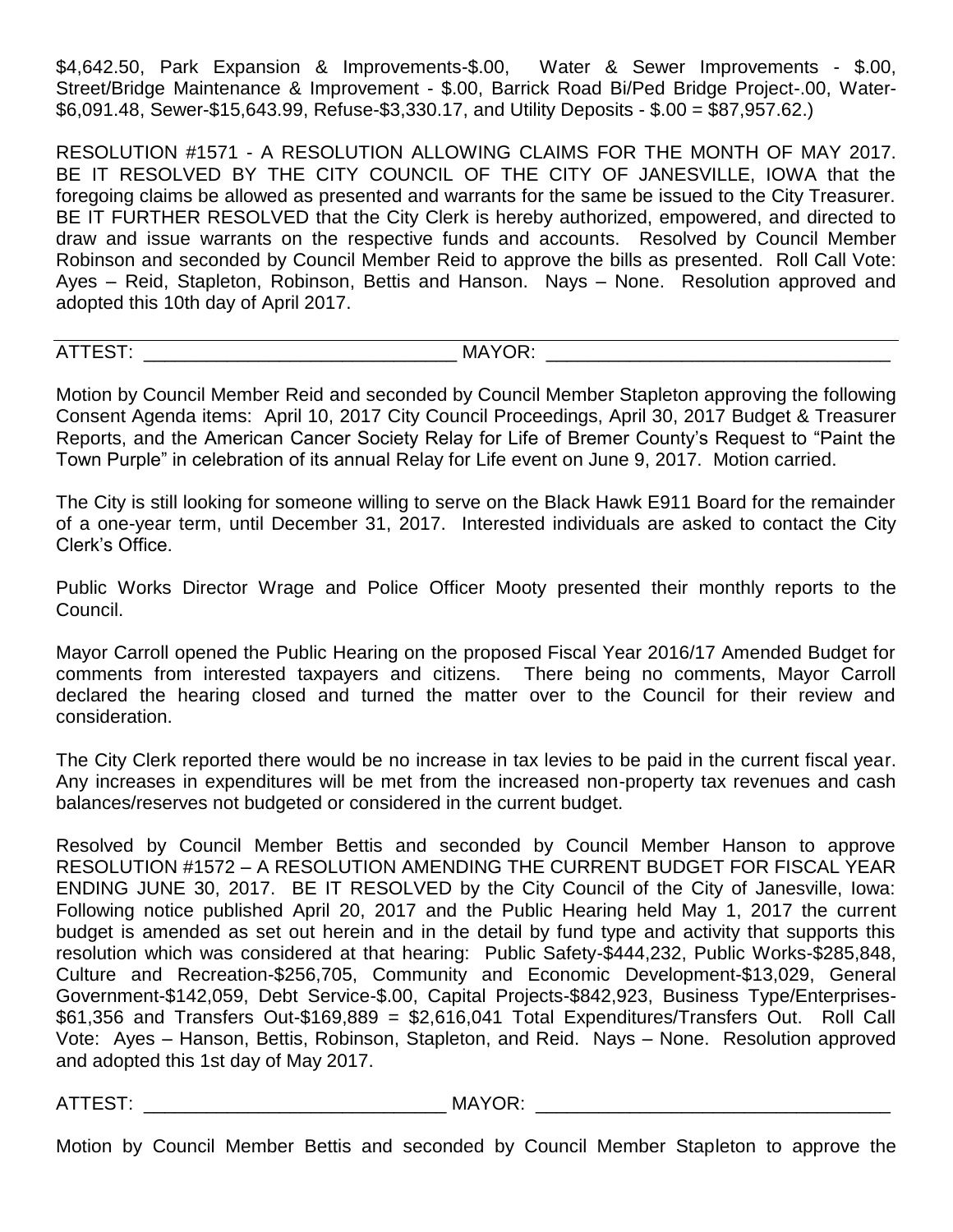following for Janesville Days 2017: Street Closures - Friday, July 21st (At Various Times Throughout the Day) - Main Street from 1<sup>st</sup> Street – 4<sup>th</sup> Street, 3<sup>rd</sup> Street from Sycamore Street to Alley West of Janesville Pool & Tap and 2<sup>nd</sup> Street from Sycamore Street to Alley West of Main Street, Saturday, July 22nd (All Day) - Main Street from 1<sup>st</sup> Street – 4<sup>th</sup> Street, 3<sup>rd</sup> Street from Sycamore Street to Alley West of Janesville Pool & Tap, 2<sup>nd</sup> Street from Sycamore Street to Alley West of Main Street, and Main Street from Barrick Road to 4<sup>th</sup> Street. Saturday, July 22nd (9:00 a.m. – 12:00 p.m. for Parade) - Barrick Road from Pine Street to Main Street, Main Street from Barrick Road to 4<sup>th</sup> Street, 4<sup>th</sup> Street from Main Street to Chestnut Street, and Chestnut Street from 4<sup>th</sup> Street to Barrick Road, FY 2017/18 City contribution of \$1,000 for payment after 7/1/17, for bills presented, generally invoices for portapotties, landfill fees and other miscellaneous, hiring of temporary police officers, if deemed necessary by Police Chief, Randy Samec, for additional police protection, at \$12.00 per hour, and approve Jeff Mather and Lance Woodyard as authorized representatives of the City of Janesville, to possess, transport, and display fireworks purchased for Janesville Days through the City of Janesville, a Fireworks Permit for the Janesville Days 2017 Fireworks Show/Display scheduled for 9:30 p.m. on Friday, July 21st (rain date: Saturday, July 22nd), to Jeff Mather and Lance Woodyard and/or J & M Display, Flashing Thunder, and Kastner Pyrotechnics upon receipt of the Certificates of Insurance listing the following as additional insureds: City of Janesville, Janesville Days Steering Company, Janesville Consolidated School, and Mike & Denise Paul, and further approving payment of fireworks based on the appropriate donations. Motion carried.

Mark Durbahn, AECOM Engineer, reported that the Barrick Road Water Improvement Project Pre-Construction Meeting has been scheduled for 10:00 a.m. on Friday, May 12, 2017.

Mr. Durbahn further reported they are working on financing through the USDA for the  $7<sup>th</sup>$  Street Pump/Lift Station Project. An "agreement of intent" with Jim Sands, Developer, and the transfer of land for the pump/lift station must be completed and filed prior to proceeding with the project.

City Attorney Boveia gave a brief update on the status of the Janesville Urban Renewal and Hardwood Estates Urban Renewal Plans. Wendell Lupkes, Engineer with VJ Engineering, will send the appropriate legal description to Jason Comisky, the city's bonding attorney.

Motion by Council Member Reid and seconded by Council Member Stapleton approving to table further discussion with regard to the Hardwood Estates Urban Renewal Plan, and specifically, a Development Agreement with GSH Ventures, LLC. until a meeting can be arranged with Maggie Burger with Speer Financial, Inc. Motion carried.

Motion by Council Member Bettis and seconded by Council Member Stapleton to set a public hearing at 6:00 p.m. on Monday, June 12, 2017 for purposes of considering the vacation and disposal of the alley which exists between Lots 3, 4, 5, and 6 in Block 1, otherwise known as 1005 Sycamore Street, and Lots 1, 2, 7, and 8 in Block 1, otherwise known as 1007 Sycamore Street. Motion carried.

Motion by Council Member Stapleton and seconded by Council Member Robinson to set a public hearing at 6:00 p.m. on Monday, June 12, 2017 for purposes of considering James V. Sand's application for a Preliminary Plat (Sands 3rd Addition). Motion carried.

The matter regarding James V. Sands' request for a rezoning classification from R-1 to C-2 on property within Sands 3rd Addition was briefly discussed. The Janesville Planning & Zoning Commission met on April 12, 2017 and recommended that the request be denied and requested reconsideration of what is intended for some of the building proposed in the southern area and recommended keeping it more for residential use.